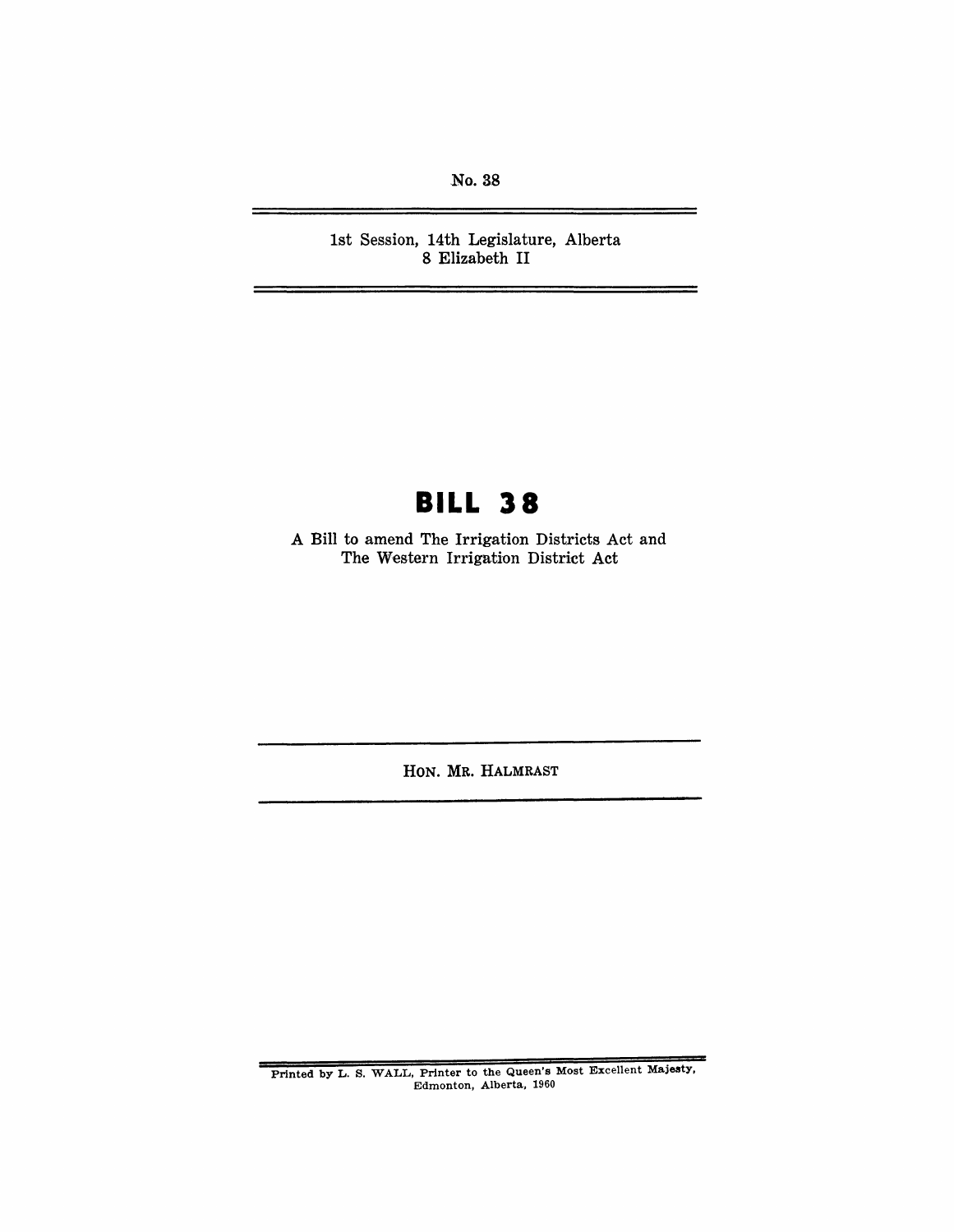#### **Explanatory Note**

**1.** Section 27 (1) exempts (subject to section 27 (3)) an irrigation district's lands for "every tax, levy, rate or impost levied<br>or imposed by the Province, or any municipality, school board or<br>other public authority whatsoever". Subsection (3) provides an<br>exception to this exempt presently reads:

"(3) Notwithstanding anything in this section,

(a) lands that have become vested in the board owing to non-<br>payment of the rates levied thereon,

(b) lands owned by the board and occupied for reservoir purposes. and

(c) agricultural lands that have been acquired by the board on account of seepage damage,

 $\sim$  $\sim$   $\sim$ 

shall continue to be assessed for and liable to the payment of municipal and school taxes."

2. Section 15 is repealed to make the tax exemption in the case of the Western Irrigation District depend upon the general Act amended by clause 1 of this Bill. Section 15 reads:

"15. Notwithstanding the provisions of subsection (3) of section 24 of The Irrigation Districts Act, lands which have been acquired by the Board on account of seepage damage and lands on which the Board is deemed to have a statutory easement as provided for in para- graph (e) of subsection (10) of section ]3 of the said Act, shall be exempt from every tax, levy, rate or impost imposed by the Province or any municipality, as defined in The Irrigation Districts Act, or any school district or other public authority whatsoever."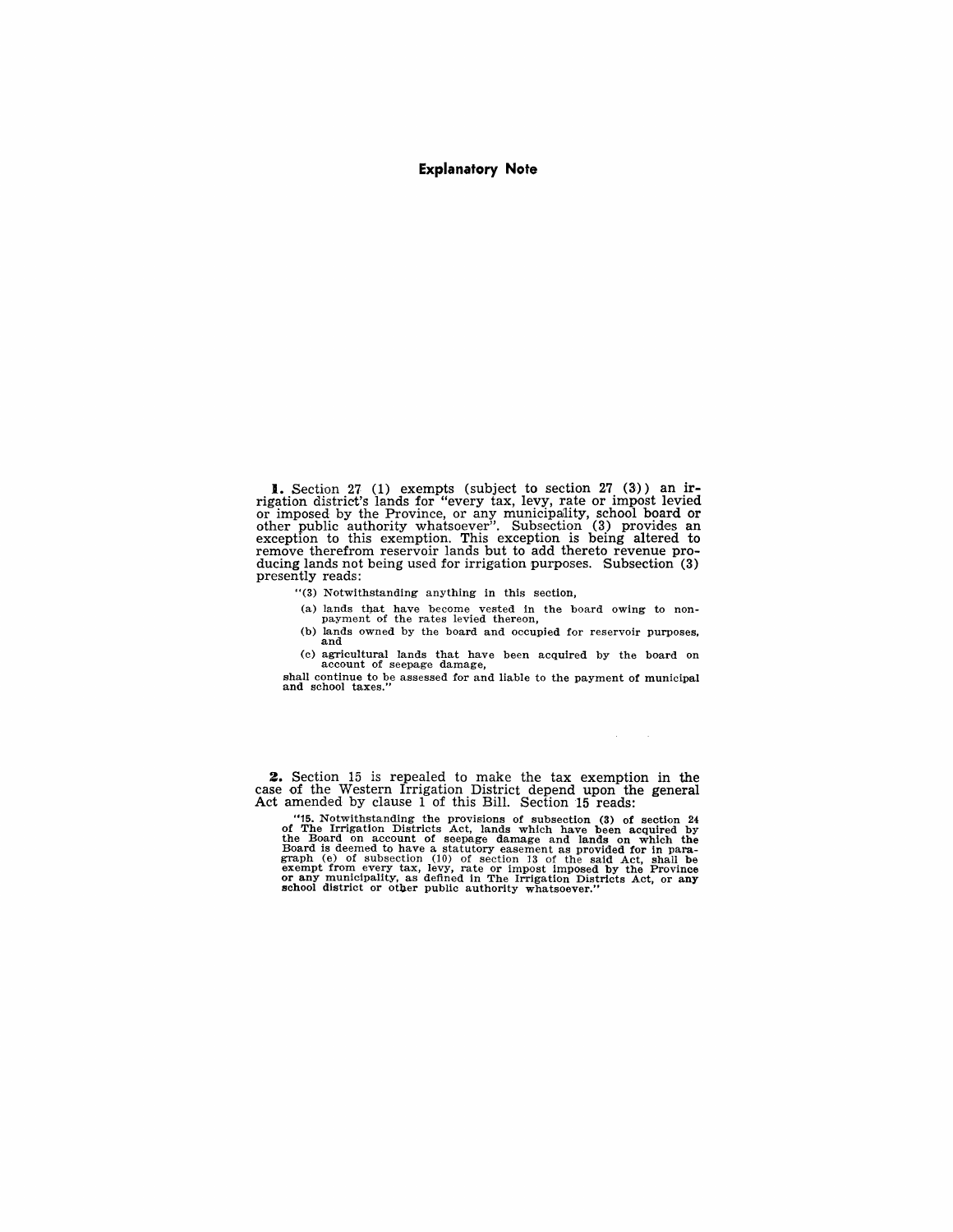## **BILL**

### No. 38 of 1960

### An Act to amend The Irrigation Districts Act and The Western Irrigation District Act

#### *(Assented to , 1960)*

HER MAJESTY, by and with the advice and consent of the Legislative Assembly of the Province of Alberta, enacts as follows:

*1. The Irrigation Districts Act,* being chapter 162 of the Revised Statutes, is amended

(a) by striking out subsection (3) of section 27 and by substituting the following:

(3) A board is assessable for, and liable to pay municipal and school taxes on,

- (a) lands acquired by the board by reason of the non-payment of rates levied thereon,
- (b) lands acquired by a board because of seepage damage or the likelihood of seepage damage, if the lands so acquired are economically productive, and
- (c) any other lands of the board that are producing revenue and not being used for irrigation purposes.
- (b) by striking out section 28.

*2. The Western Irrigation District Act,* being chapter 16 of the Statutes of Alberta, 1944, is amended by striking out section 15.

3. This Act comes into force on the day upon which it is assented to.